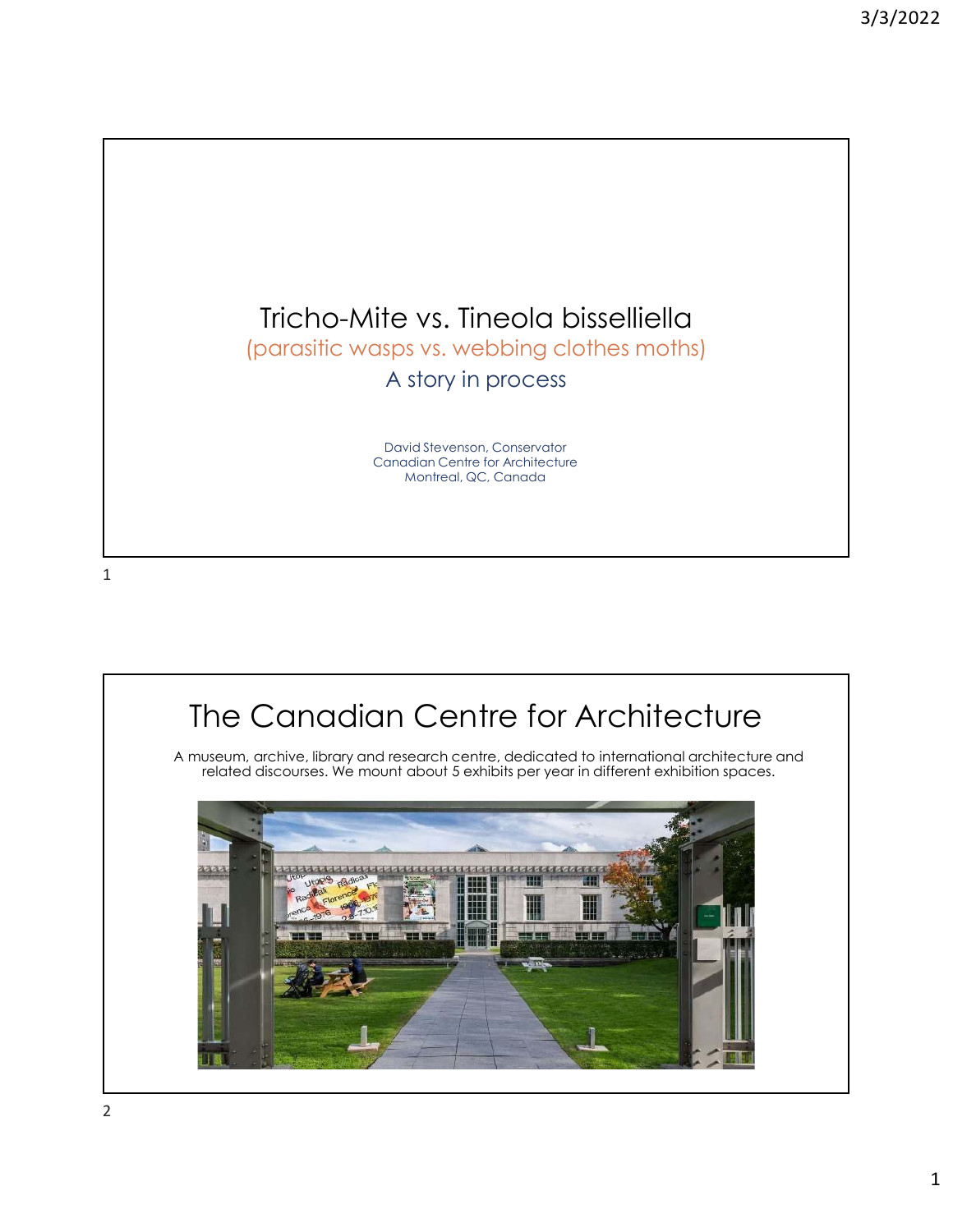# The exhibit that introduced our problem

- We mounted an exhibition that opened the fall of 2020
	- Mongolian yurt and related accessories
	- a large felt that covered the floor
	- a wool curtain
- All of these items were exposed without a vitrine or enclosure
- Phosphene treatment of objects of concern for a period of ten days, in a sealed truck on-site



3

# Exhibit Mounted

The exhibit opened in September 2020....

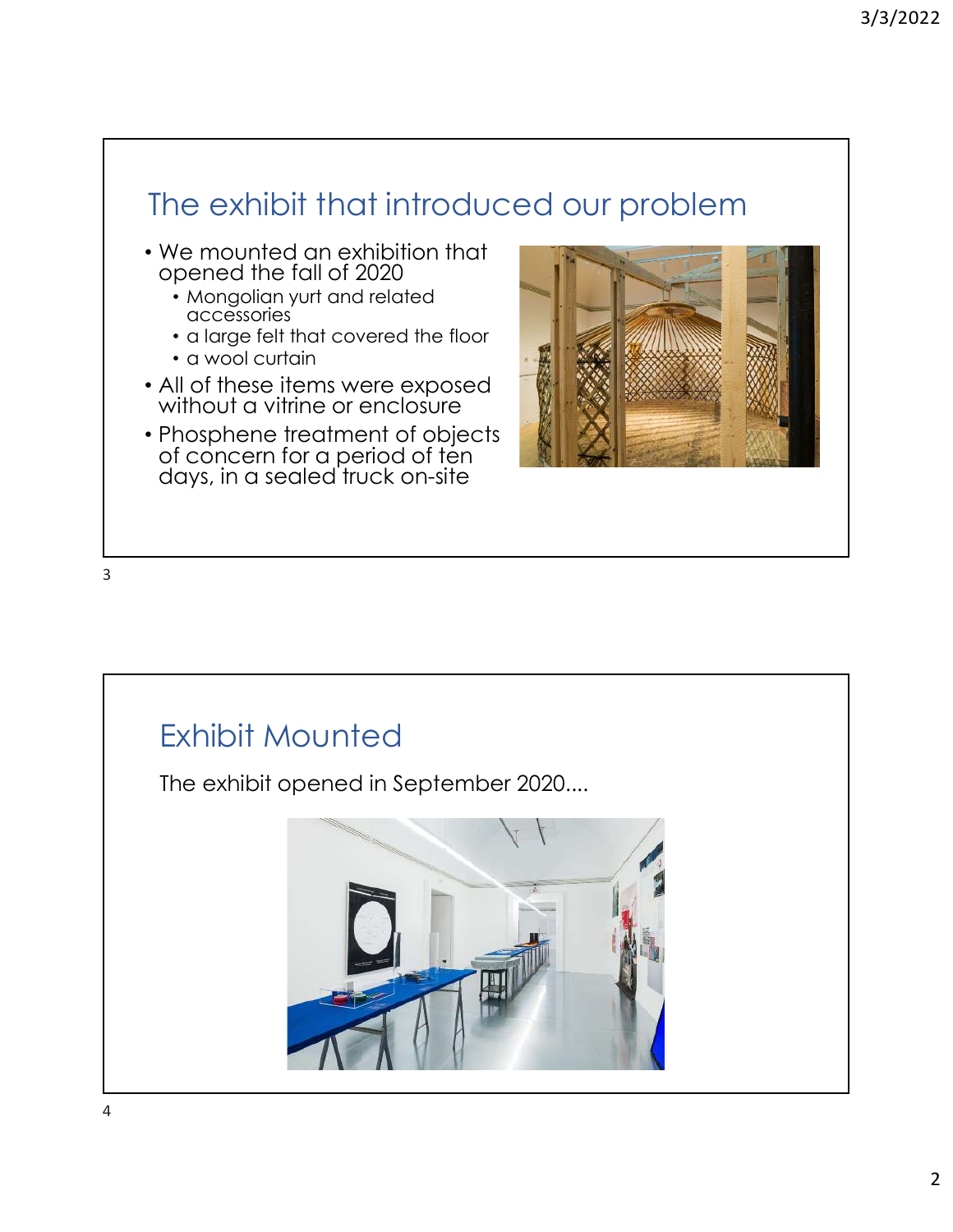### Exhibit Mounted

....and after 10 days, museum closed to the public for 4 months



5

#### Re-opening

The exhibit re-opened to a limited public in February 2021

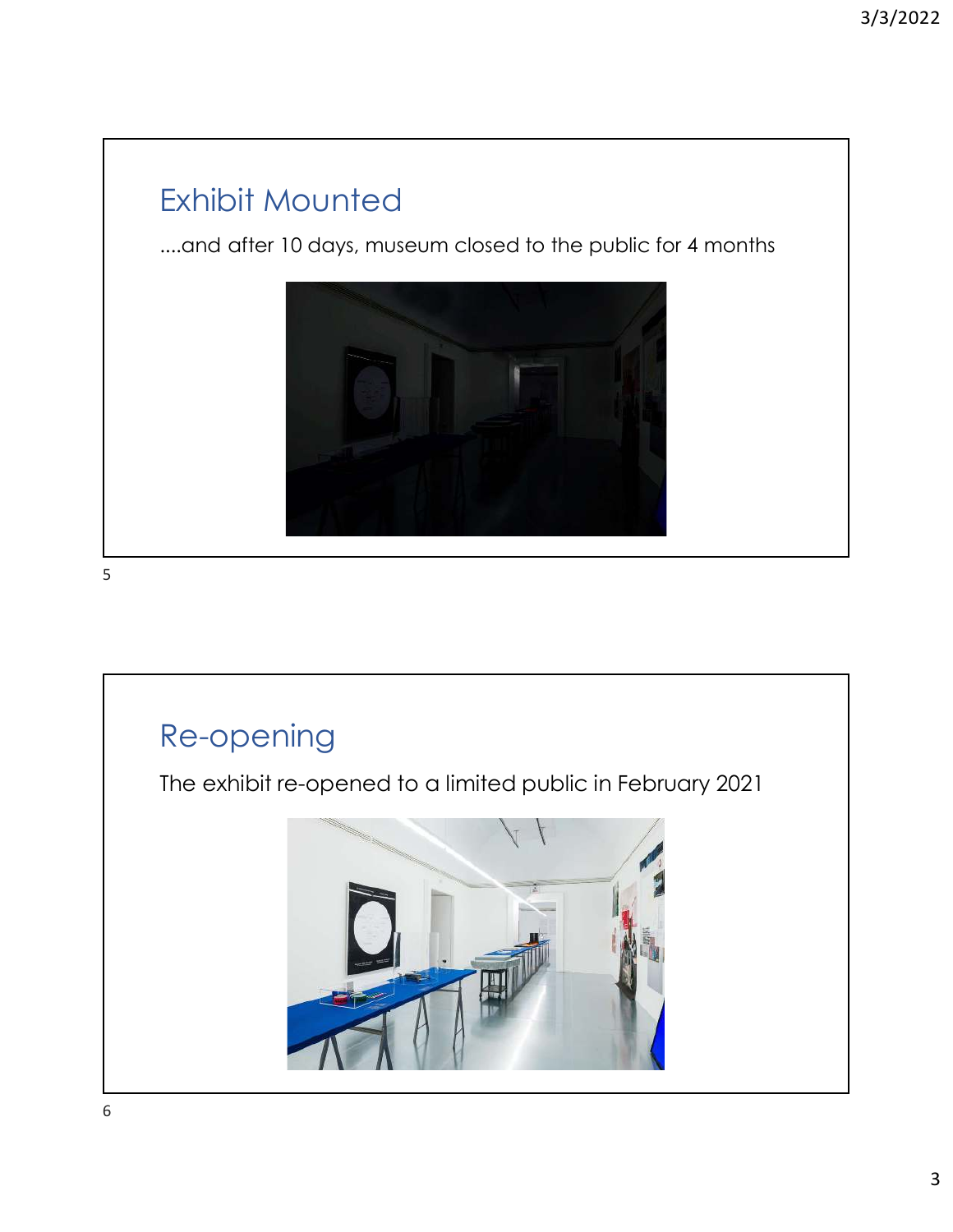#### Re-opening

Discovery: Moths! (visitor reported to CCA staff)



7

# Immediate Action

- Inspection of the galleries revealed that some horsehair rope was probably the source – living moths and larvae
- Keratinaceous material: horsehair ropes, large floor felt and orange wool curtain were removed from galleries and wrapped in plastic
- Two of these items were not collections material, so we were able to put these two outside in a secure space, in about -15 degrees Celsius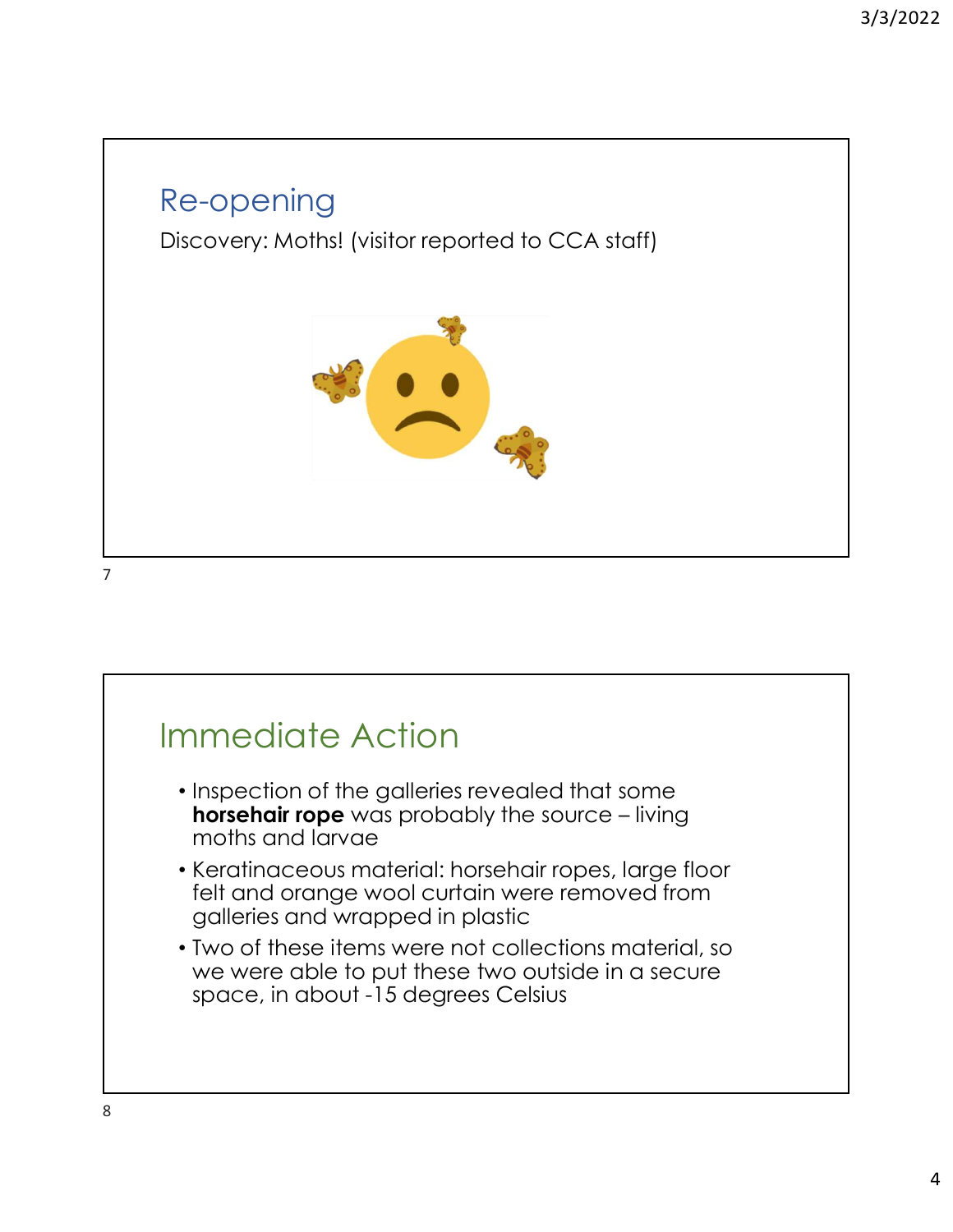# Immediate Action

Horsehair ropes removed >



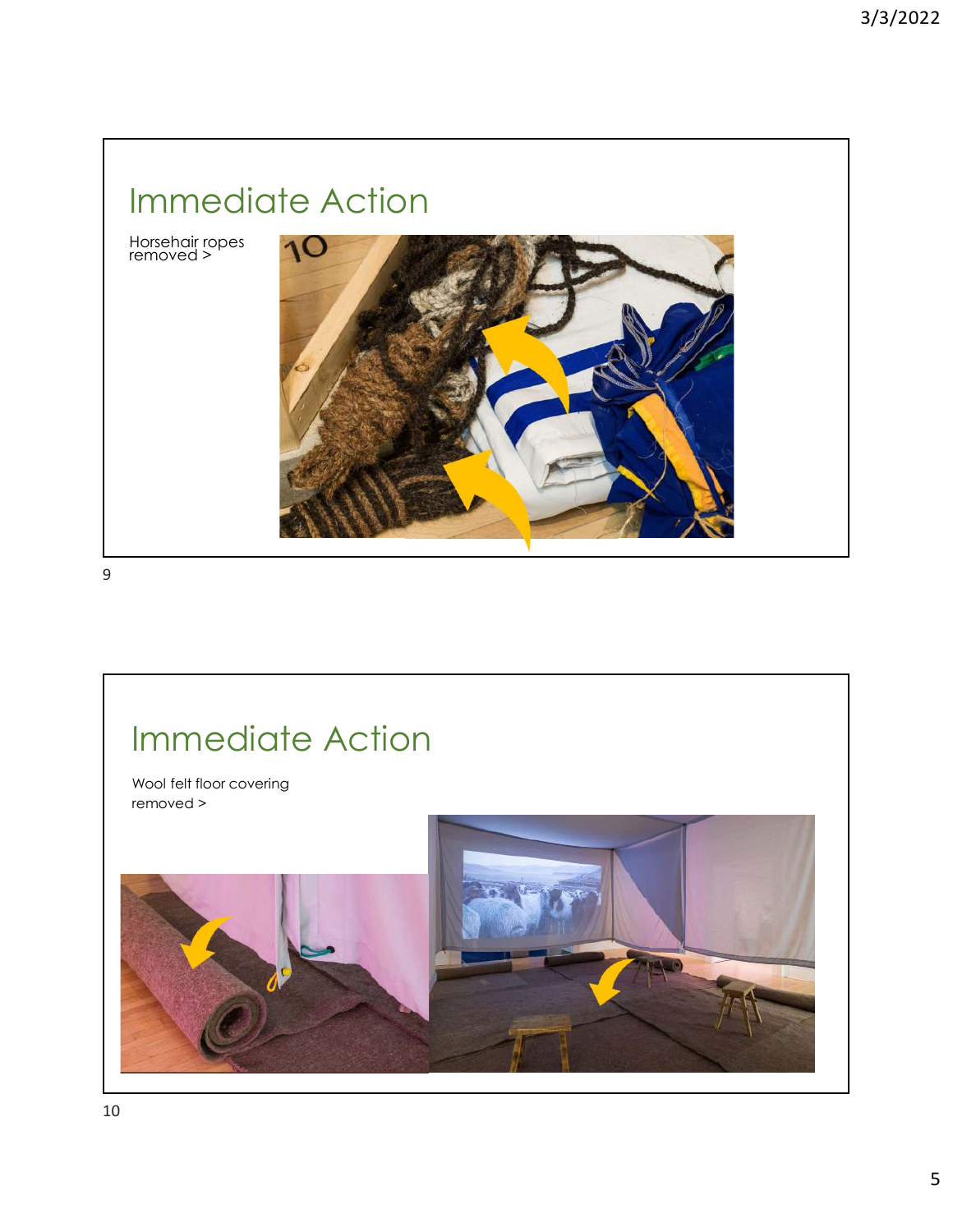# Immediate Action

Wool curtain removed >



11

### Additional Actions

- A through vacuuming of all areas of the galleries
- Localized cryonite treatment in cracks and crevices in galleries and storage
- Pheromone sticky traps in the galleries and throughout the building, in conjunction with the pest-control company that we were already using
- We alerted staff to take anything leather, wool or silk from their offices, or seal in ziploc bags, and to ensure there was no food or remnants in their offices
- Walk-through of whole building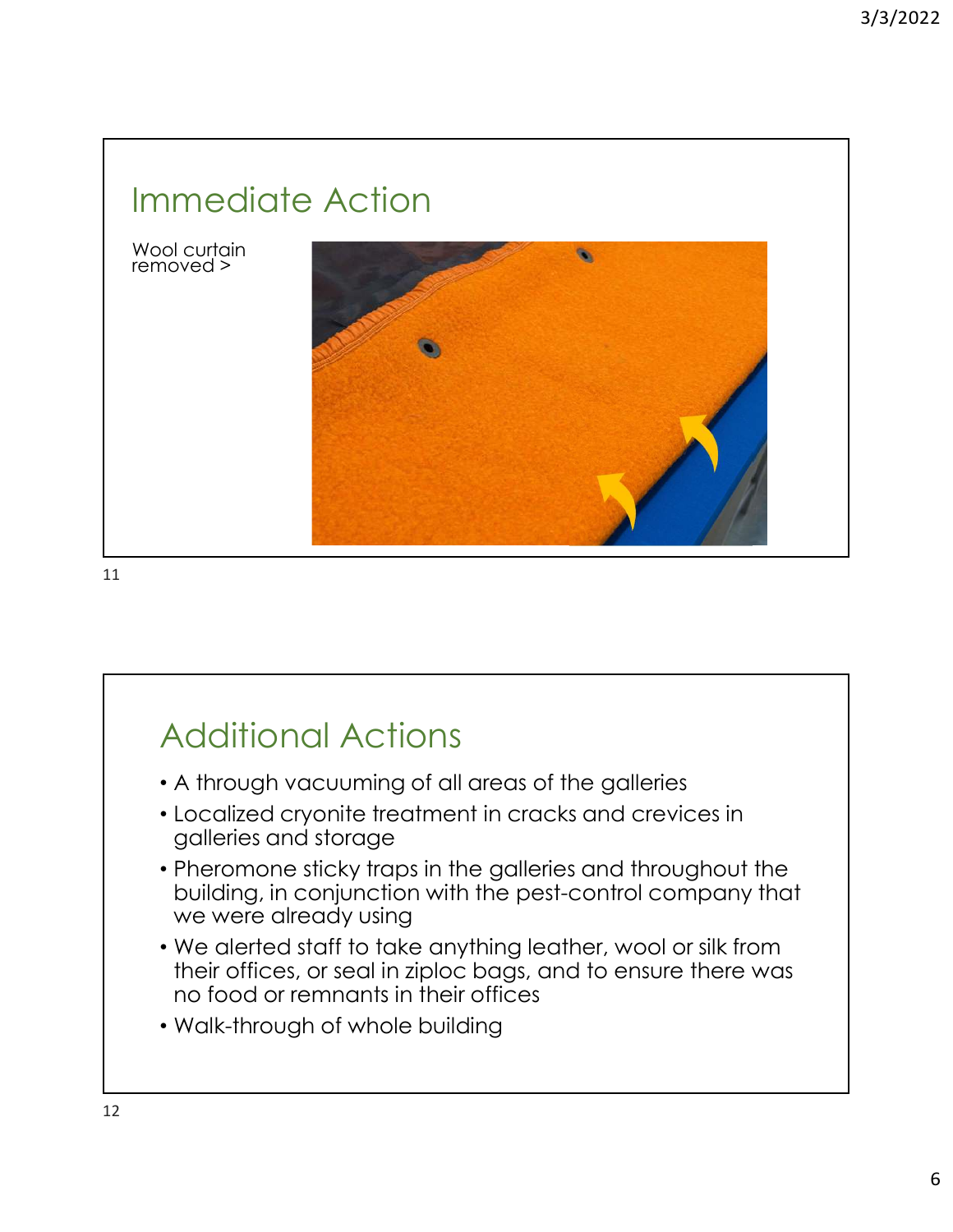## Additional Actions

- We anoxically treated (CO2 tent) any and all possibly affected materials, for a period of 2 weeks, in our garage
- Items were thoroughly vacuumed with HEPA filter
- We put the treated material back into the exhibit (March 2021)
- Decrease in presence of moths in the galleries
- Insect experts at the Canadian Conservation Institute (CCI) for advice and species ID (tineola biselliella)

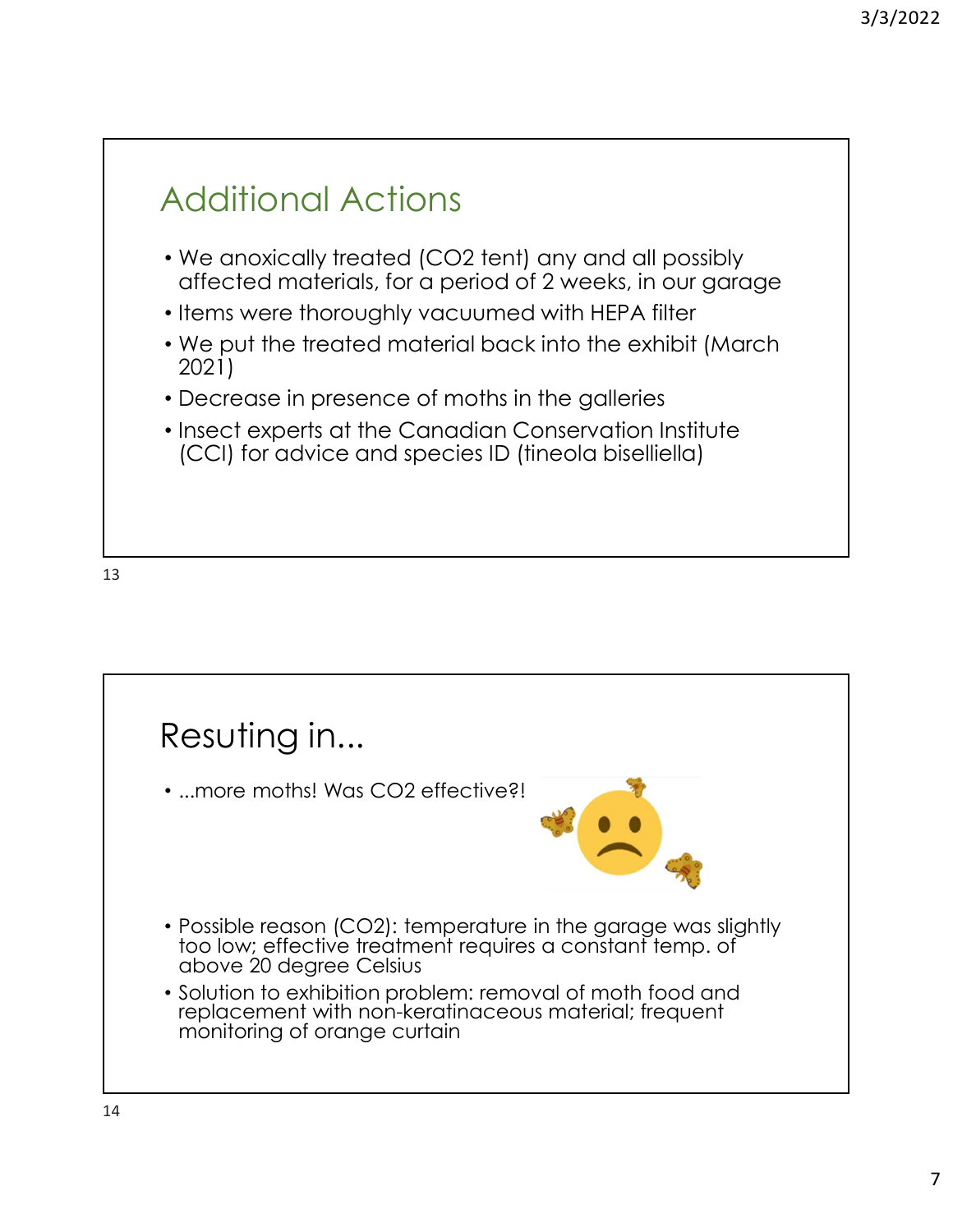

#### A new challenge

- New exhibition called "Towards Home", indigenous co-curated and themed exhibition, with exposed keratinaceous material: Opening June 2022
	- How do we protect these exposed materials?
	- Some of the objects are very large and will not be able to cover with a vitrine

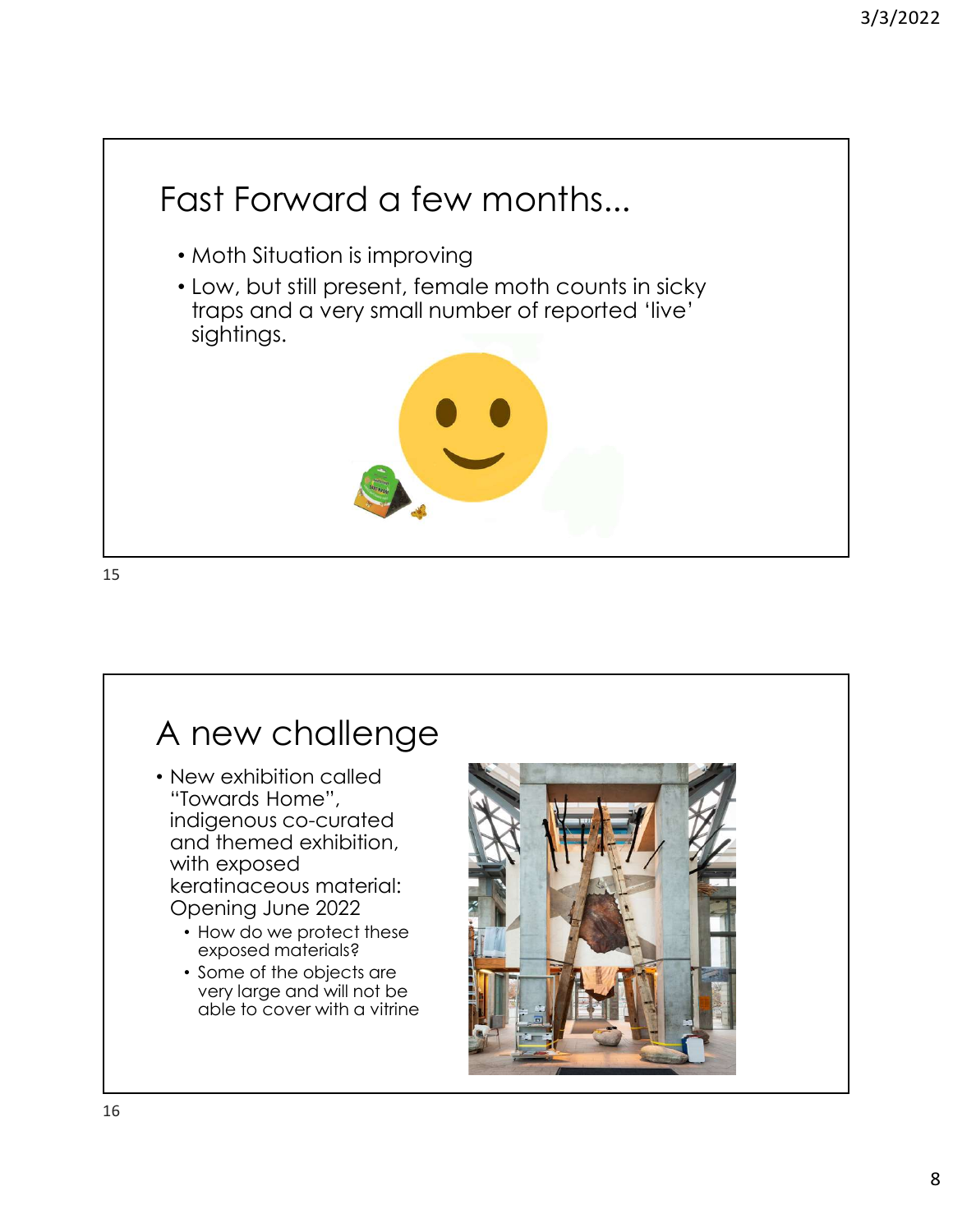### Parasitic Wasps

- Consultation with the Canadian Conservation Institute (CCI)
	- Advised on the technique of using parasitic wasps: Trichogramma
	- Parasitic because they lay their eggs amongst the eggs of moths, preventing reproduction



#### Parasitic Wasps

- Curious fact: the Conservation Lab and adjacent offices where we (ironically) were finding the most consistent lowlevel presence of moths
- We decided: why not try it?
	- Cost is not high
	- Ease of implementation
	- No risk to humans and risk to collection is perceived to be nothing
	- Familiarity with process in case we need to use again in future or upscale it to include gallery spaces, etc.
	- Need to do everything we can in anticipation of this future exhibition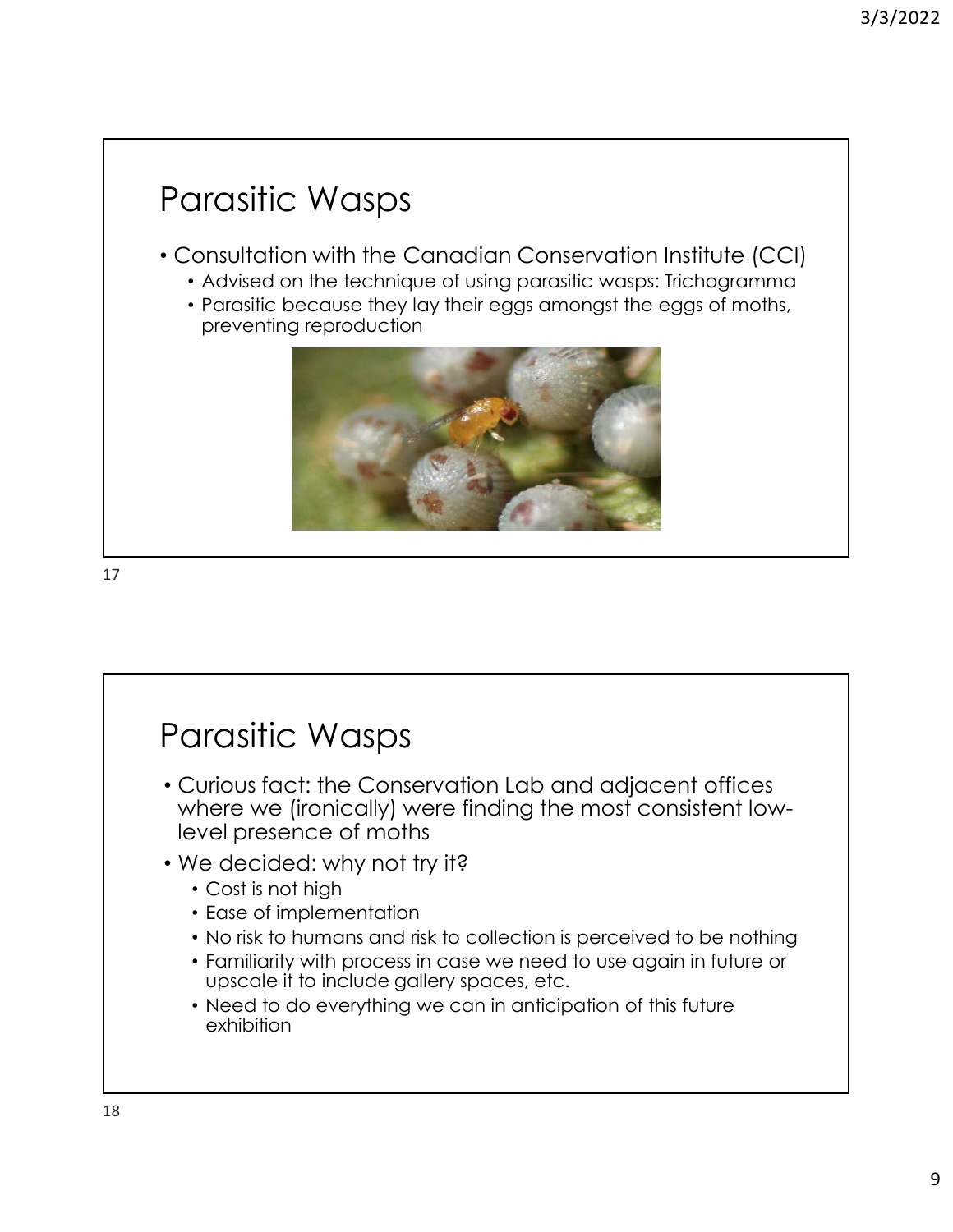

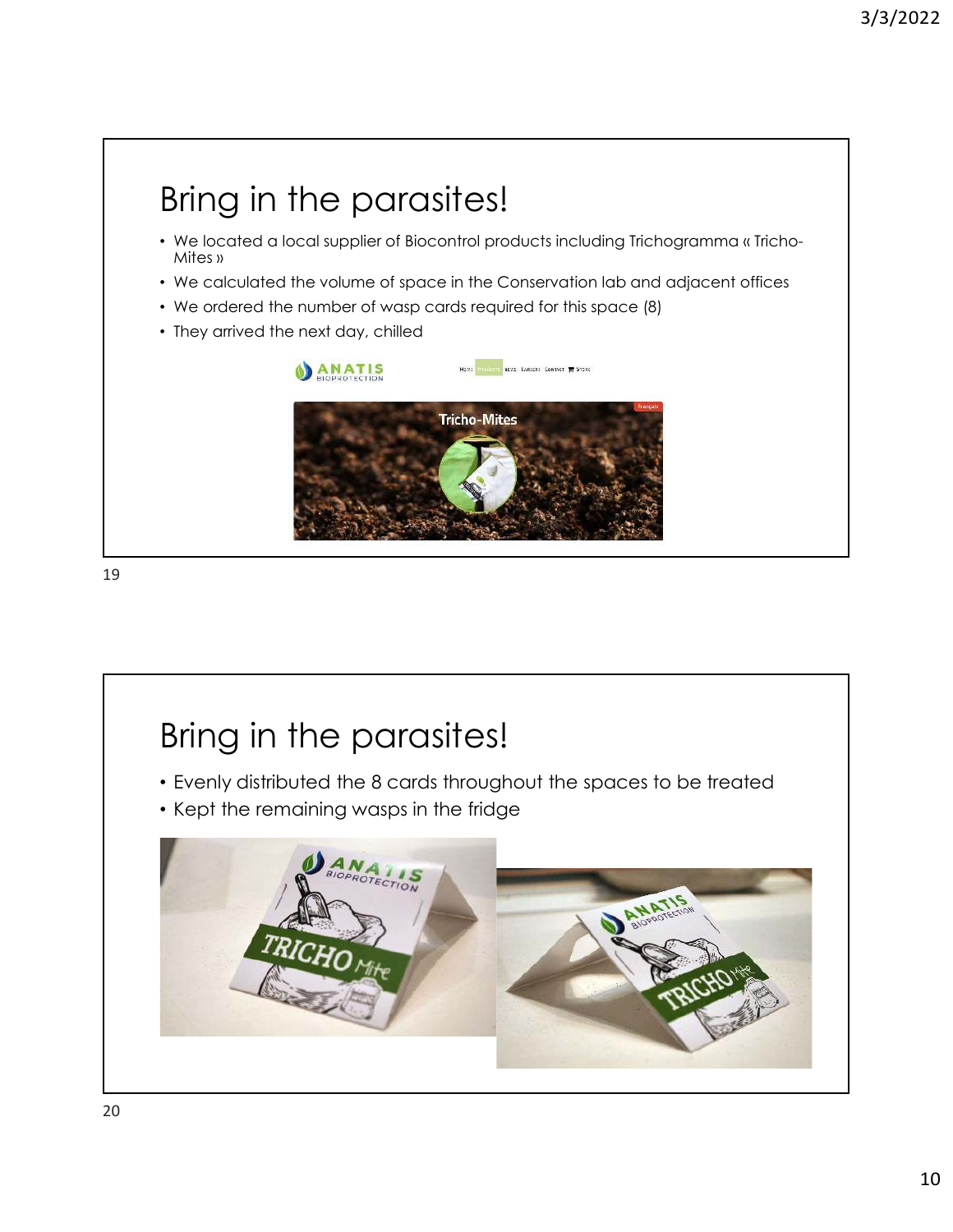## Bring in the parasites!

Instructions:

- Treatment should last for 8 weeks, minimum
- between 18 and 30 ° C; RH between 40 and 80%
- The emergence of Trichogramma takes place 10 days after their removal from the refrigerator
- A female lays 50-60 eggs over a period of days

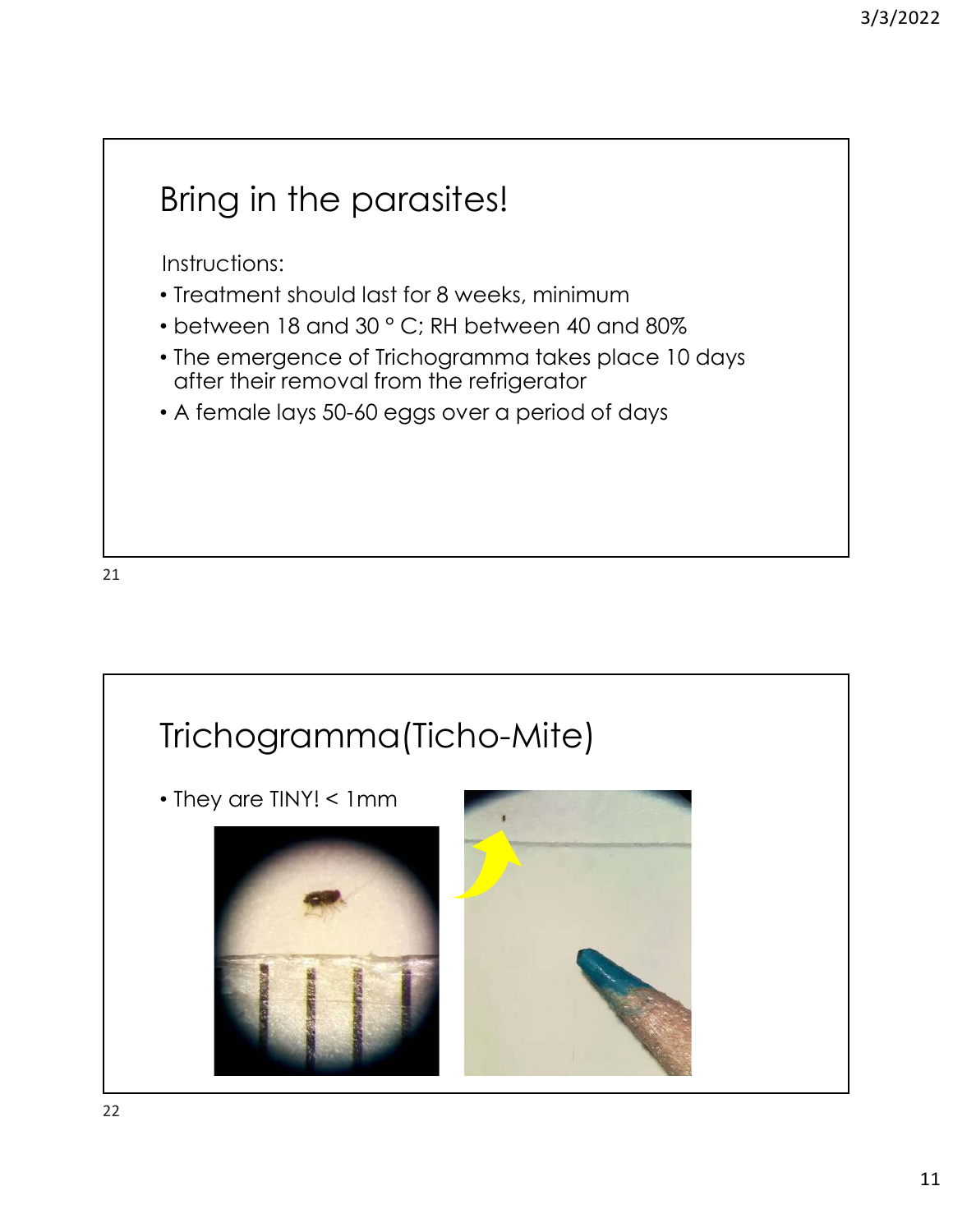### Negative aspect

- Wasp "dust". Ove'r time, some wasps appear not to thrive, and they fall out of the card and onto the surface
- Requires cleaning up
- For this reason, best to keep distance from artifacts



23

#### How effective has it been?

- We are at week 8 of implementation in the Conservation area
- Routine monitoring of the sticky traps throughout the building indicates that it remains very low-level

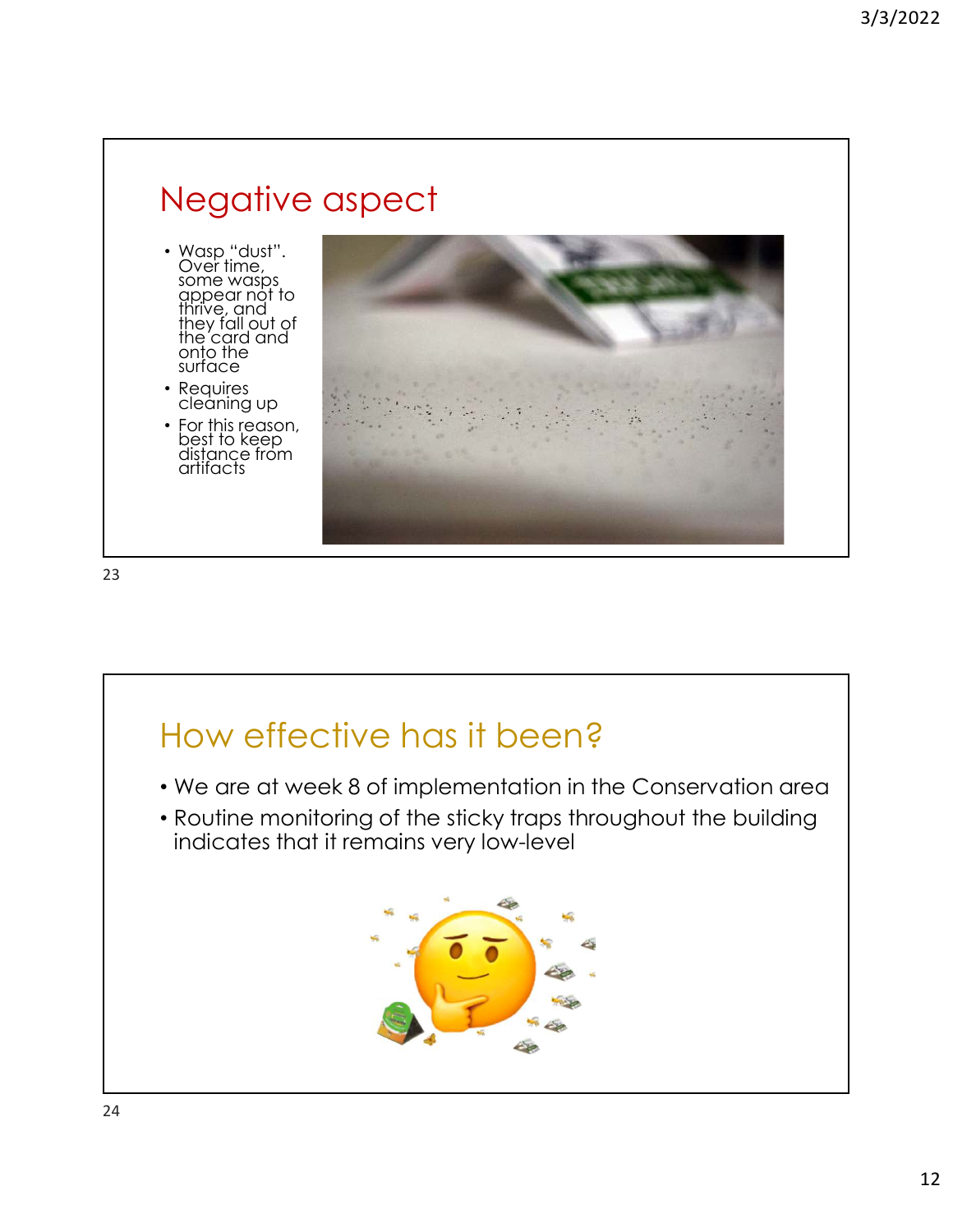

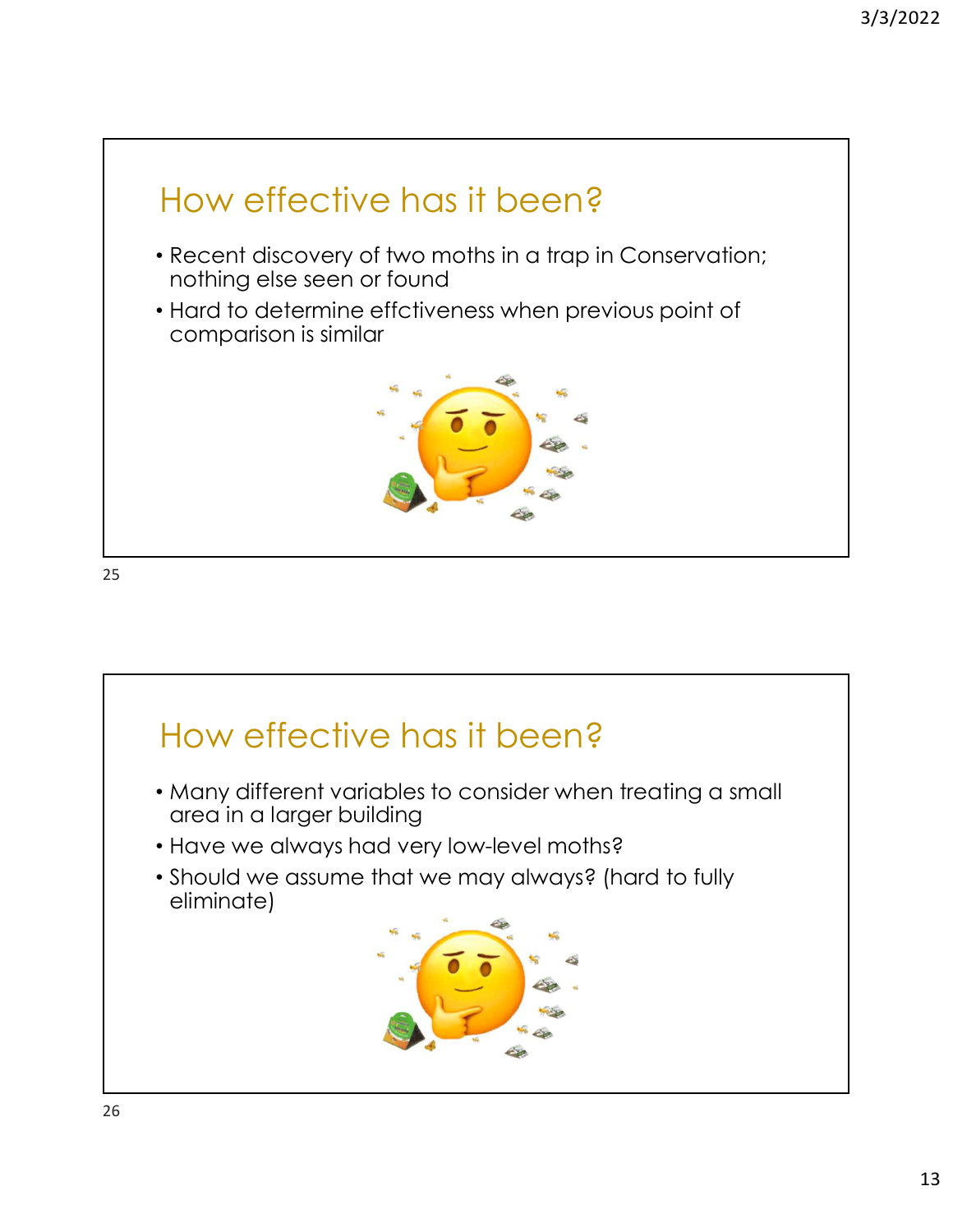#### In Summary

- It has been a learning experience
- It has done no real harm, probably good
- Minor expenditure (hundreds \$)
	- would cost a lot more for a longer period of time/larger space